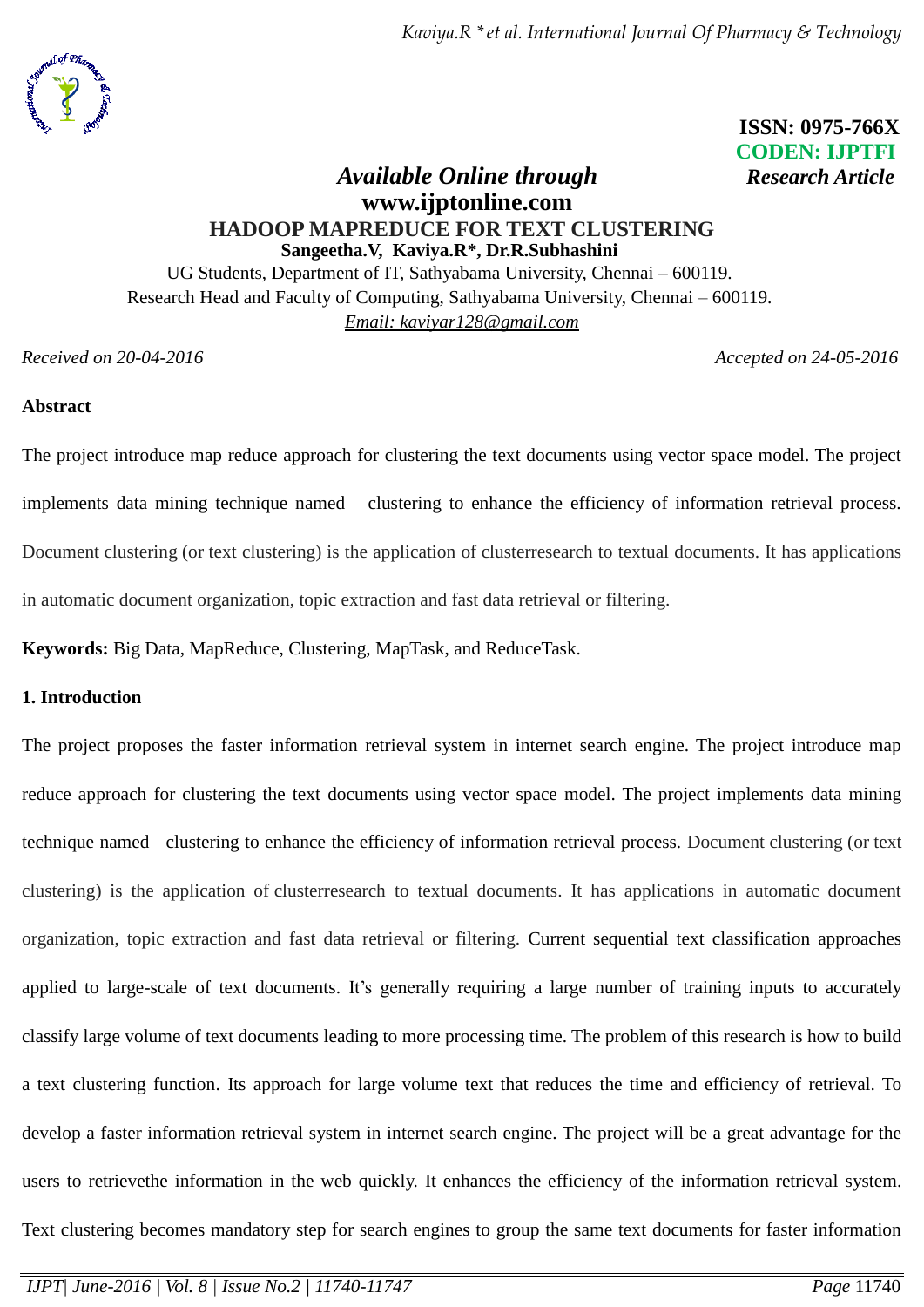retrieval .K-means algorithm is also used to cluster the documents. Vector space model is an algebraic model for representing text documents. It is used in information filtering, data retrieval, indexing and relevancy rankings.

### **II. Literature Survey**

In a document retrieval, or other pattern corresponding environment where stored entities (documents) are distinguished with each other or with arriving patterns (search requests), it appears that the best indexing (property) space is one where each entity falls as far away from the others as possible; in these circumstances the value of an indexing system may be conveyable as a function of the density of the object space; in particular, retrieval performance may match inversely with space density. An approach depends on space density computations are used to choose an optimum indexing lexicon for a collection of documents. Typical simplification results are shown, demonstrating the usefulness of the model [3].

Data clustering has been received substantial attention in many applications, such as data mining, document retrieval, and image partition and pattern classification. The extending volumes of information emerging by the improvement of technology, makes clustering of very large scale of data a demanding task. In order to deal with the problem, many researchers try to develop efficient parallel clustering algorithms. Here we put forward a parallel *k*-means clustering algorithm depend on MapReduce, which is a simple yet strong parallel programming technique. The experimental outputs reveal that the proposed algorithm can scale well and capably process large datasets on commodity hardware [4].

MapReduce is a programming model and a related implementation for processing and generating large data sets. Users specify a map function that processes a key/value pair to create a set of intermediate key/value pairs, and a reduce function that merges all intermediate values related with the same intermediate key. Many real world tasks are expressible in this model, as mentioned here.

Programs written in this functional style are automatically parallelized and implemented on a huge cluster of commodity devices. The run-time system takes care of the details of partitioning the input data, scheduling the program's implementation over a set of machines, handling machine failures, and managing the required intermachine communication. This provides programmers without any experience with side by side and distributed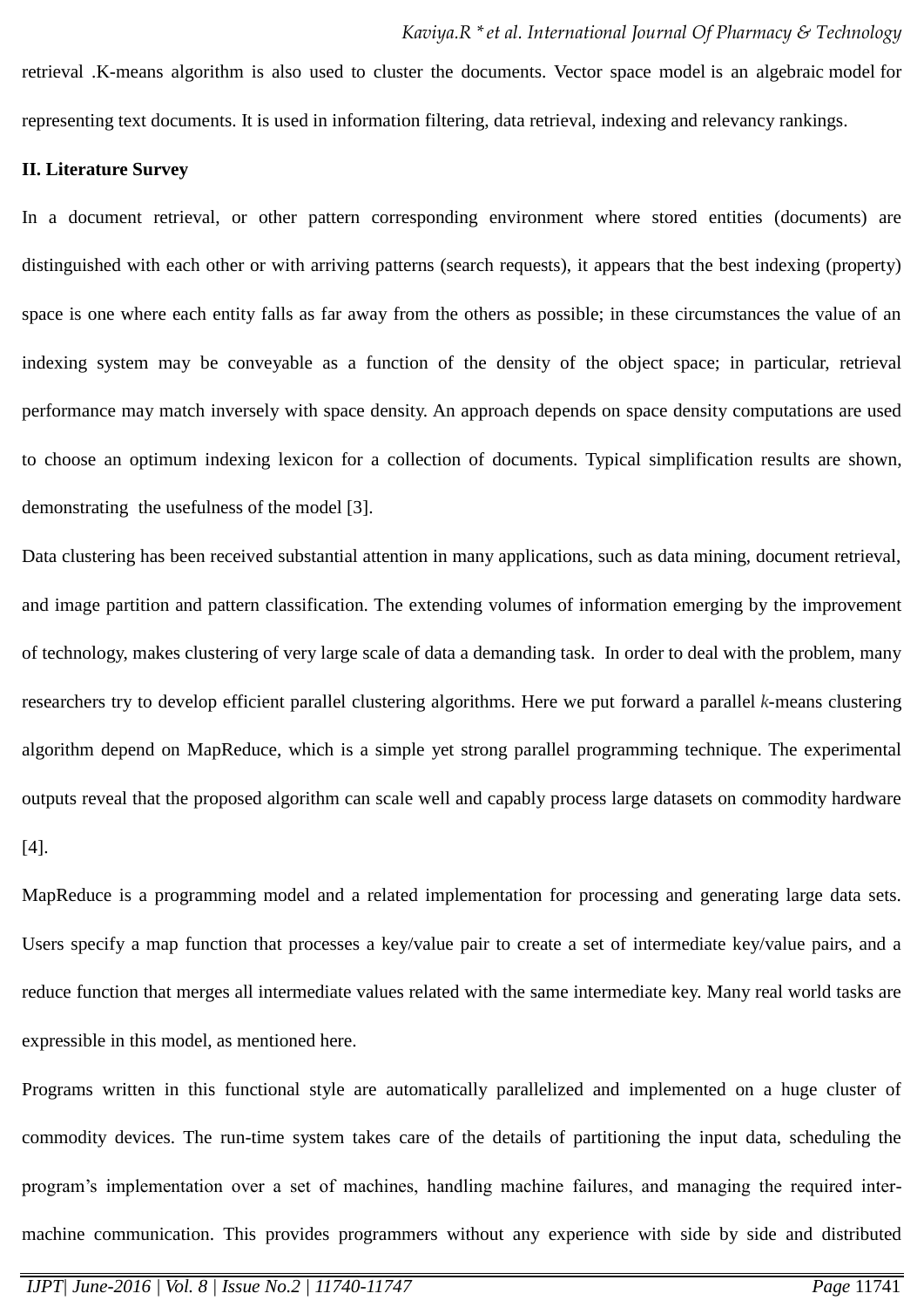systems to easily use the resources of a large distributed system [6].

This tutorial is motivated by the clear need of many organizations, companies, and researchers to perform with big data volumes efficiently. Examples include web analytics applications, scientific applications, and communal networks. A well-known data processing engine for big data is Hadoop MapReduce. Early versions of Hadoop MapReduce endure from severe performance problems. Today, this is becoming history. There are many methodologies that can be applied with Hadoop MapReduce jobs to boost performance by orders of magnitude. In this tutorial we teach such techniques.

1st, we will briefly familiarize the audience with Hadoop MapReduce and motivate its use for big data processing. Then, we will pivot on different data management techniques, going from job optimization to physical data firm like data layouts and indexes. Throughout this tutorial, we will mention the similarities and dissimilarity between Hadoop MapReduce and Parallel DBMS. Moreover, we will locate out unresolved research problems and open issues [5]. This paper presents two approaches to semantic search by incorporating Linked Data annotations of documents into a Generalized Vector Space Model.

One model steals taxonomic relationships among entities in documents and queries, while the other model computes term weights depend on semantic relationships within a document. We publish an evaluation dataset with annotated documents and queries as well as user-rated relevance assessments. The evaluation on this dataset shows significant improvements of both models over traditional keyword based search [7].

#### **III. Proposed Structure**

Canopy clustering algorithm can be used as initial step to get initial centroids and then lies this as input to map reduce k-means algorithm. The text corpus can be separated by applying map reduce text clustering based on frequent item sets.

The project implements HADOOP to store and process the data in parallel and distributed environment. Vector space model which is implemented by k-means algorithm is a well-known methodology for clustering the text documents. The efficiency of this system can be increased by increasing the set of text (Text corpus) along with the number of nodes in the cluster. Faster information retrieval. Since most of the data available in the internet is in the form of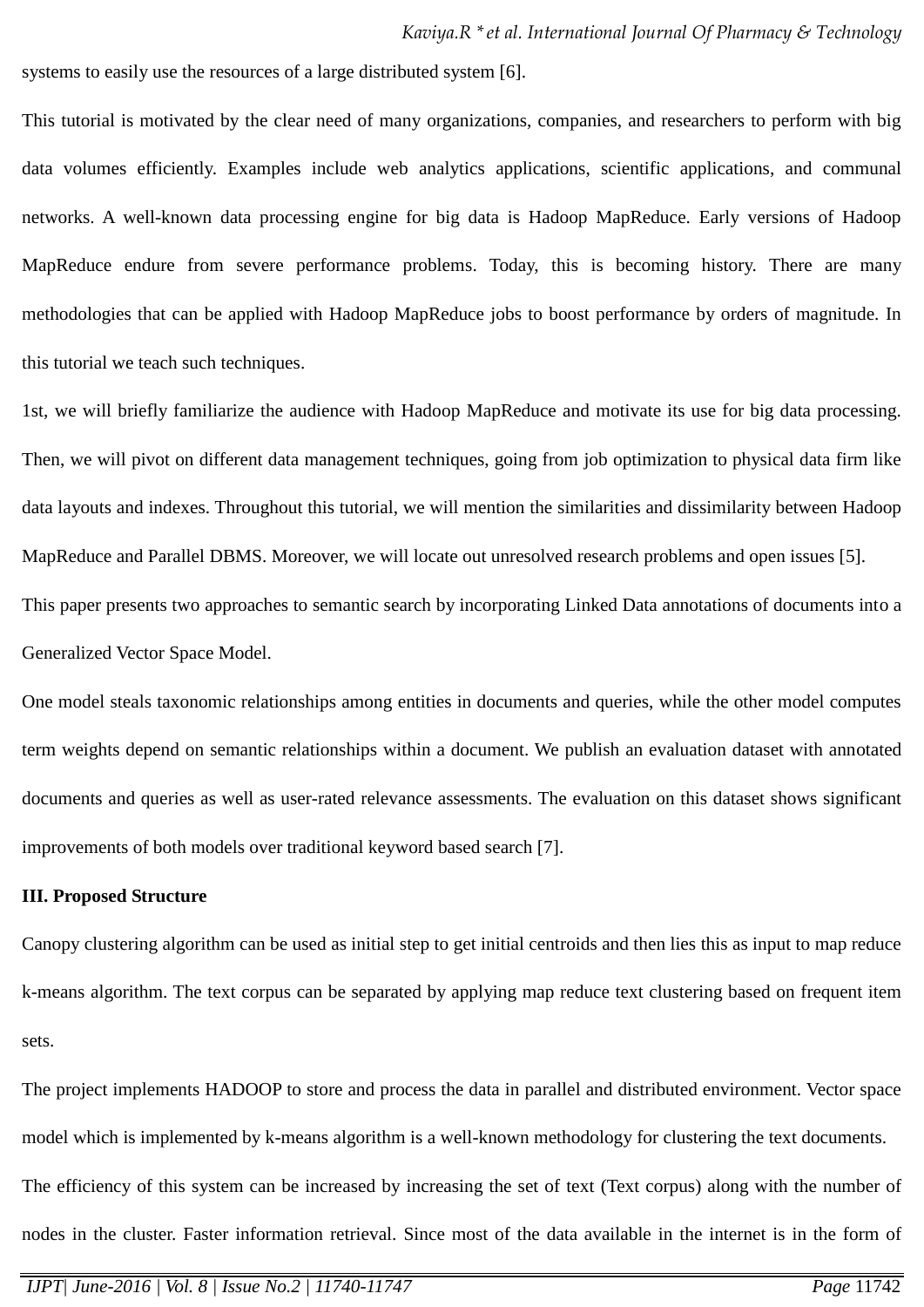unstructured data. Text clustering plays a major role in the search engine to group the similar text documents. Larger set of data can be processed and placed. Process structured, unstructured and semi structured info.

**Clustering** 

Map reduce



## **A. Clustering**

Cluster analysis or clustering is the task of joining a set of elements in such a way that objects in the similar group are more similar to each other than to those in other groups.

Cluster research itself is not one specific [algorithm,](https://en.wikipedia.org/wiki/Algorithm) but the usual task to be solved. It can be achieved by various procedures that differ significantly in their notion of what initiate a cluster and how to efficiently find them. Wellknown notions of clusters include groups with small [distances](https://en.wikipedia.org/wiki/Distance_function) amid the cluster members, thick areas of the data space, intervals or specific [statistical distributions.](https://en.wikipedia.org/wiki/Statistical_distribution) Clustering can therefore be work out as a problem. The appropriate clustering algorithm and parameter settings (adding values such as the [depth function](https://en.wikipedia.org/wiki/Metric_(mathematics)) to apply, a density threshold or the number of expected clusters) based on the individual data set and intended use of the outputs. Cluster analysis as such is not an automatic work, but an iterative process of [knowledge discovery](https://en.wikipedia.org/wiki/Knowledge_discovery) or interrupt multiobjective optimization that involves trial and failure. It will usually be necessary to change data preprocessing and model parameters until the output achieves the desired properties. In addition the term clustering, there are a number of terms with same meanings, including automatic [categories,](https://en.wikipedia.org/wiki/Statistical_classification) [numerical taxonomy,](https://en.wikipedia.org/wiki/Numerical_taxonomy) bryology (from Greek "grape") and typological research. The subtle differences are usually in the usage of the results: while in data mining, the final groups are the matter of interest, in automatic categories the resulting judicial power is of interest. This generally becomes misunderstandings between researchers reaching from the fields of data mining and machine understanding,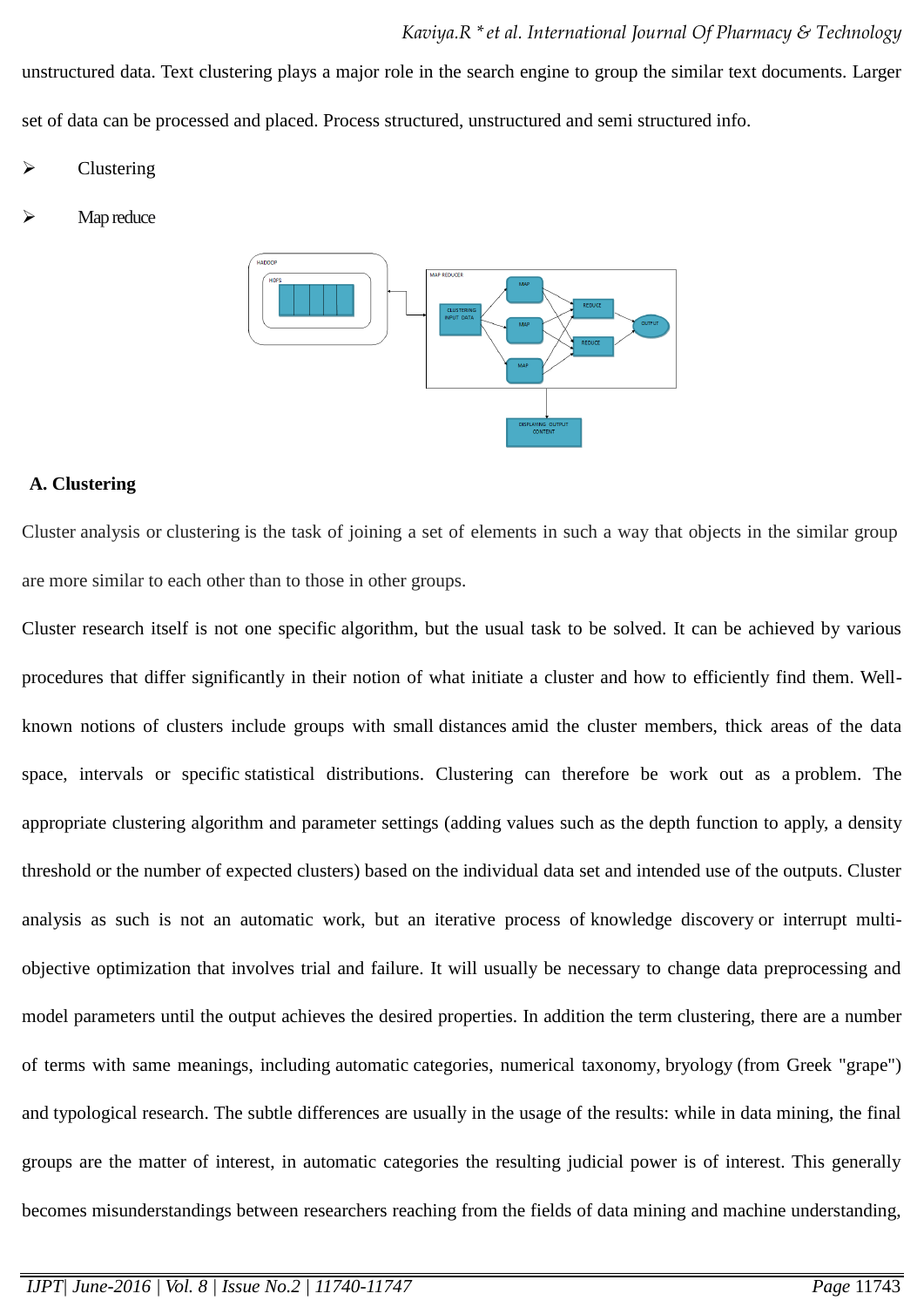since they use the same terms and usually the same algorithms, but have different goals.

### **B Map Reduce**

Hadoop Map Reduce is a software framework for effortlessly writing applications which process big amounts of data in-parallel on huge clusters (thousands of nodes) of commodity hardware in a dependable, fault-tolerant manner. The term MapReduce really refers to the following 2 various jobs that Hadoop programs perform:

- **The Map Task:** This is the 1st consider, which takes input data and transfer it into a set of data, where individual sets are fragmented down into tuples (key/value pairs).
- **The Reduce Task:** This task considers the output from a map task as input and joins those data tuples into a smaller set of tuples. The decrement task is always performed after the map task.

Generally both the input and the output are placed in a file-system. The framework takes care of programming tasks, observing them and re-implements the failed tasks.

The MapReduce framework composed of a single master **JobTracker** and one slave **TaskTracker** / cluster-node. The master is in charge for resource management, tracking resource consumption/availability and programming the jobs integral tasks on the slaves, monitoring them and re-executing the failed tasks. The slaves Task Tracker execute the tasks as directed by the master and provide job-status data to the master periodically.

The JobTracker is a one point of failure for the Hadoop MapReduce service which means if JobTracker goes decrement, all running jobs are halted.

### **IV. Background & Related Works:**

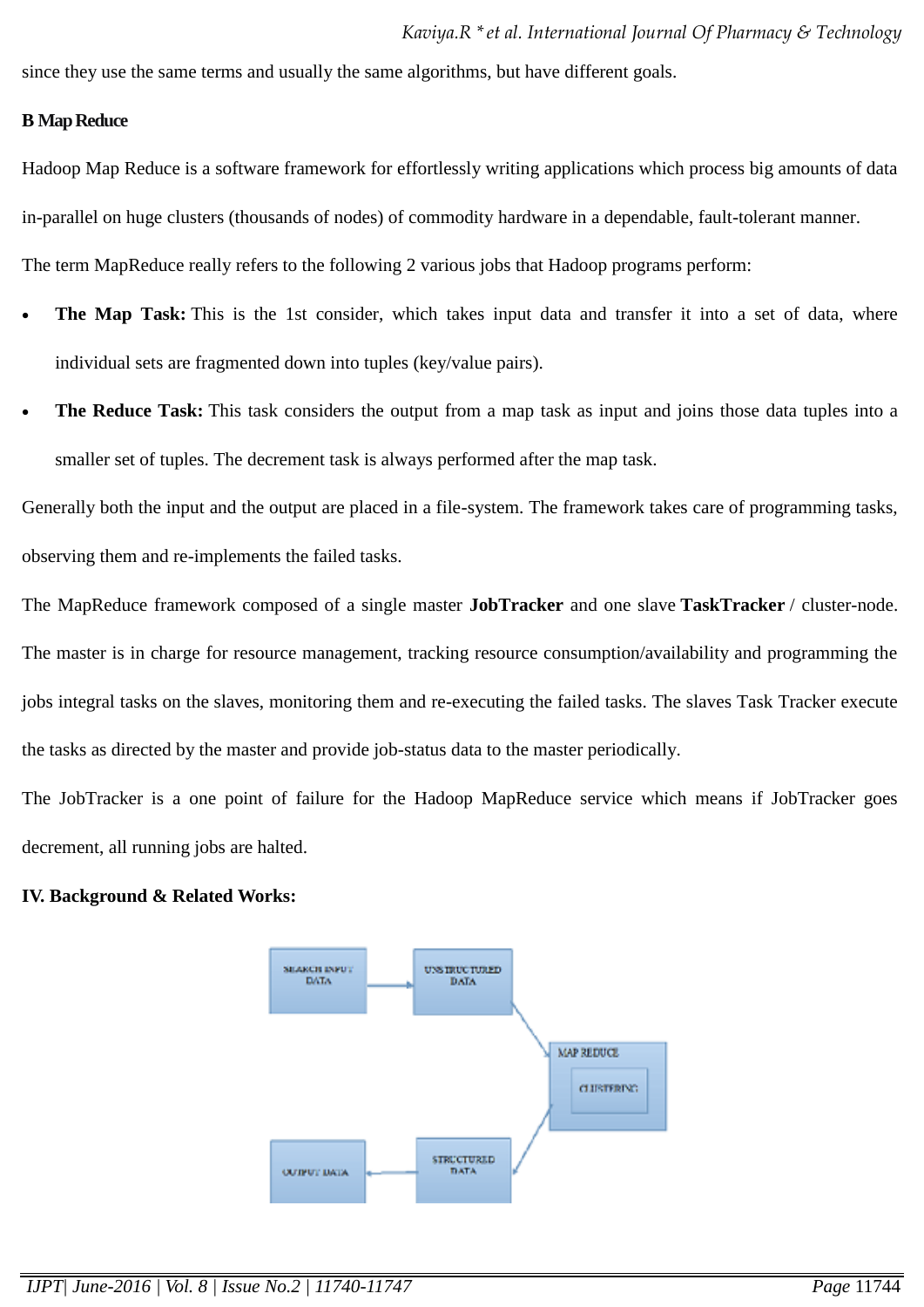#### **Big Data**

Big data is a term for data sets that are so huge or complex that customary data processing applications are insufficient. Challenges include research, capture, data duration, search, sharing, storage, convert, visualization, and querying and information privacy.

The term usually refers simply to the use of foretell analytics or certain other advanced mechanism to extract value from data, and never to a particular size of data set. Accuracy in big data may become more confident decision making, and better conclusion can result in greater operational efficiency, cost reduction and decreased risk. Analysis of data sets can find new union to "spot business trends, stop diseases, crime and so on.

"Scientists, business execution, practitioners of medicine, advertising and [governments](https://en.wikipedia.org/wiki/Government_database) like regularly meet difficulties with large data sets in areas adding [Internet search,](https://en.wikipedia.org/wiki/Web_search_engine) finance and informatics. Data sets are increasing rapidly in part since they are increasingly grouped by cheap and numerous information-sensing [mobile instruments,](https://en.wikipedia.org/wiki/Mobile_device) aerial [\(remote](https://en.wikipedia.org/wiki/Remote_sensing)  [sensing\)](https://en.wikipedia.org/wiki/Remote_sensing), software logs, [cameras,](https://en.wikipedia.org/wiki/Digital_camera) microphones, radio-frequency identification (RFID) readers and [WSNs.](https://en.wikipedia.org/wiki/Wireless_sensor_networks)

The world's technological per-capita capacity to place information has roughly doubled every 40 months since the 1980s; as of 2012, daily 2.5 extra bytes  $(2.5\times10^{18})$  of data are created. One question for huge enterprises is deciding who should own big data initiatives that affect the whole organization.

[RDBMs](https://en.wikipedia.org/wiki/Relational_database_management_system) and desktop statistics and visualization packages usually have difficulty handling big data. The job instead needs "massively parallel software running on 10's, 100's, or even thousands of servers". What is consider "big data" varies depend on the capabilities of the users and their tools, and enlarging capabilities make big data a moving earmark.

"For some firm, facing 100's of gigabytes of data for the 1st time may trigger a need to revise data management options. For others, it may take 10's or 100's of terabytes before data size becomes a significant consideration.

#### **V. Conclusion**

Information retrieval mechanisms are extensively popular in most of the search engines to efficiently organize and retrieve information systems. Most of the data in network is in the layout of unclear and semi structured. Currently clustering techniques are used to arrange and group the similar data objects to retrieve search results faster. Custom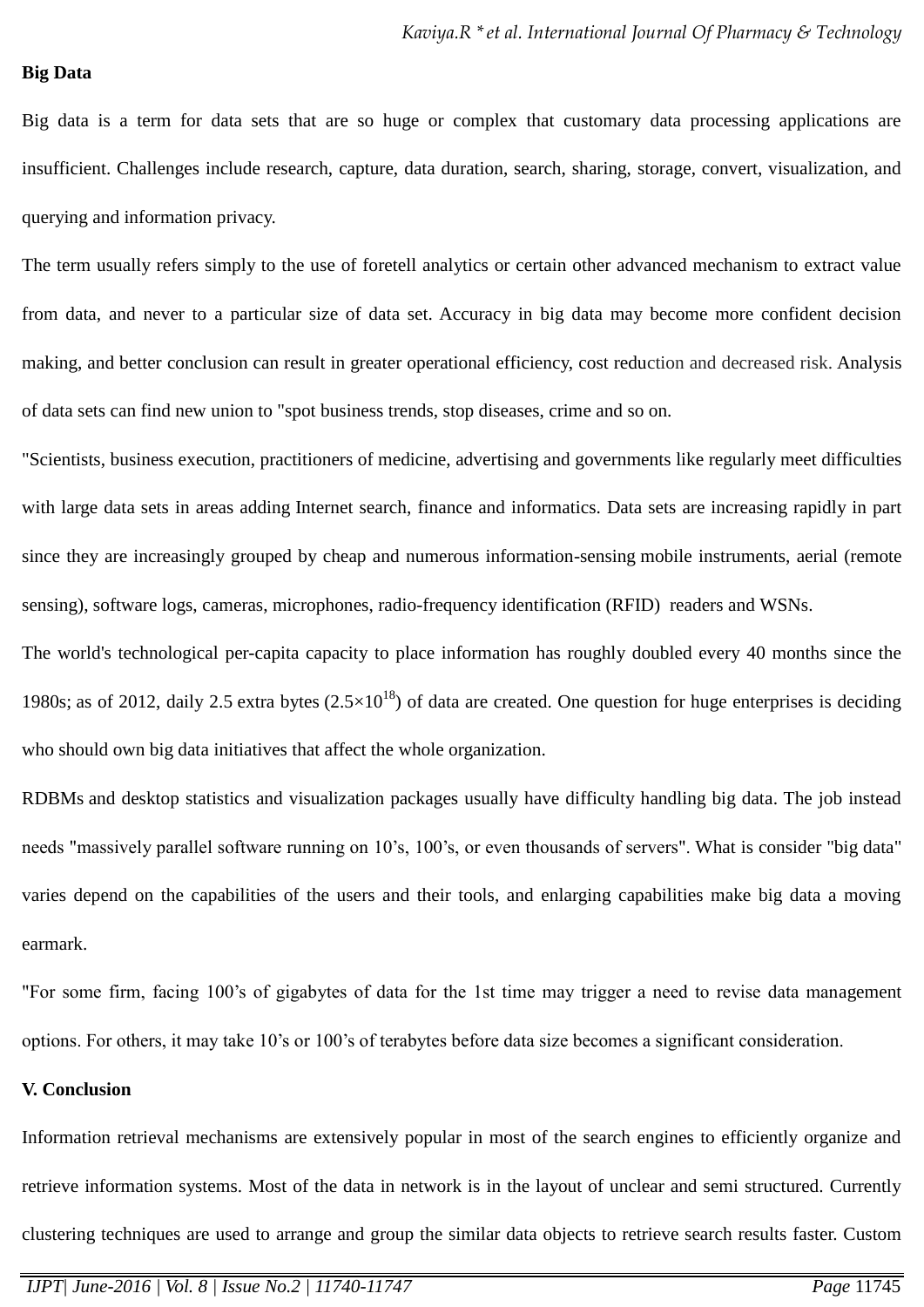way of clustering text documents is vector space replica, in which tf-idf is used for k-means algorithm with supportive similarity measure. As the info is abundantly increasing day by day, elastic resources are required to store and compute.

Hadoop framework helps to place and calculate big data in parallel and distributed platform with the help of HDFS and MapReduce. The outputs reached by implementing map reduce k-means algorithm on both single and multi-node cluster shows that the achievement of the procedure increases as the text corpus increases in multi node cluster. In the current method of map reduce k-means algorithm, the opening centroids are chooses randomly.

## **VI. Output**

We are giving an input in search engine using query, the output is retrieved from MapReduce and unstructured data to be send to clustering mechanism and give a fast information retrieval results.